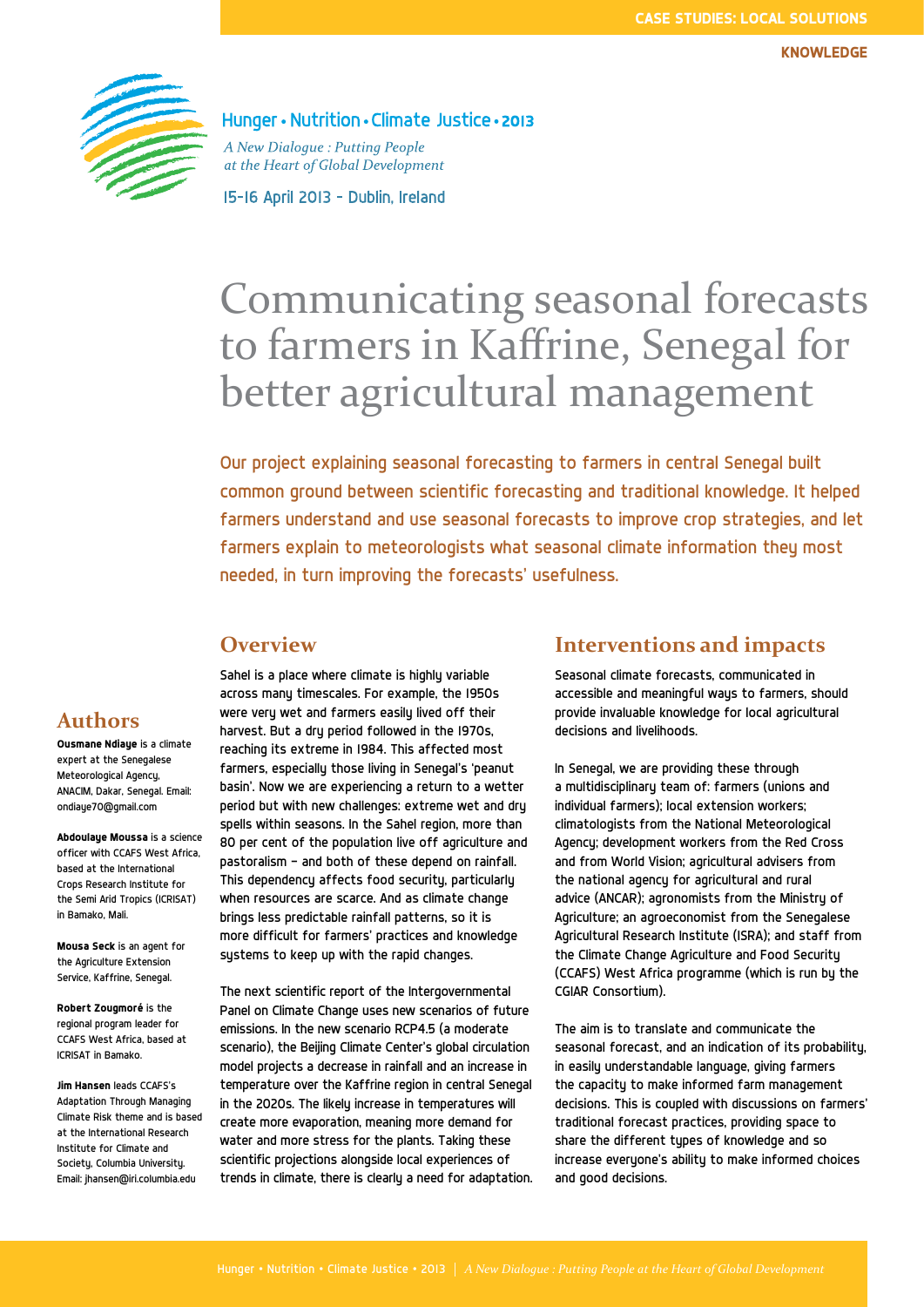#### **KNowLedGE**

In the district of Kaffrine in central Senegal, agriculture is the primary economic activity. Although climate has varied a lot in the past 50 years, farmers don't use seasonal forecast information to cope with climate variability. We knew that to achieve our goal of a long-term partnership we would have to first build trust with the farming community. Scientific climate forecasts need to come together with farmers' own local knowledge of, and vocabulary for coping with, the climate. Inevitably there would be a language barrier as well as other communication challenges.

We started first by learning more about farmers' indigenous knowledge. We asked farmers to explain to us how they live with climate variability. Farmers have many ways of foretelling the climate, ranging from immediate rainy weather events to the behaviour of the season to come. For example, they recognise the approaching season by the wind changing direction, the appearance of stars shaped as an elephant, and by hot nights. Farmers predict a good rainy season from unusual appearances of snakes and frogs, a shooting star coming from a particular direction, or heavy rains preceded by strong wind and dark clouds from a particular direction. The end of the rainy season is announced by the appearance of dew and a higher sky.

Our approach was to listen and not to challenge, as this knowledge is a kind of legacy and heritage from farmers' forebearers. The signs are a mixture of coincidental events (such as shooting stars) and



actual facts. For example, in West Africa the rainy season is related to the establishing monsoon a warm and humid southwesterly wind that takes the place of the northerly dry and hot winds. Animals feel this change, including snakes and frogs.

As our overall objective was to find common ground and an 'entry point' to the community, we selected signs related to science to introduce our seasonal forecast approach. For example the wind direction change farmers describe is related to the monsoon, and we added that we have a satellite which allows us to monitor the monsoon all year round and as far away as the Gulf of Guinea. So forecasts can tell when it is likely to develop. We also use farmers' common sense understanding. People go to the beach during hot days even though both land and ocean are heated by the same sun. So there is something special about the ocean: it changes very slowly in response to air temperatures, and therefore influences the climate months after these changes occur. In fact, 'ocean heat memory' is the basis for seasonal forecasts.

We gradually introduced seasonal forecasting to farmers, always relating this new information to their existing knowledge. Farmers are familiar with weather forecasts on TV and were able to differentiate seasonal variation (climate) and day-to-day change (weather).

# **Main achievement and challenges**

It was clear to us after our first contact that, through links to some of their indigenous knowledge and our forecasts, farmers started accepting our new forecasting system. One could clearly see it in their faces, their laughter and the questions they asked. They wanted to know more and could not wait to see the first actual forecast. One challenge though was the probabilistic aspect of the seasonal forecast: how to explain probability and its interpretation when making decisions?

We were lucky that this particular community believes firmly that only God can make things happen and that human beings are fallible. It was easy to explain to them our forecasting model: rain comes from clouds, clouds from water vapour, water vapour from ocean evaporation, evaporation is controlled by sea temperature. The higher the sea surface temperature, the more likely it is to bring rain; it is as simple as that. To throw in some uncertainties, we asked them: "If during some years some baobabs grow early leaves and others don't, what will that tell you for the upcoming season?" After a rumbling in the room,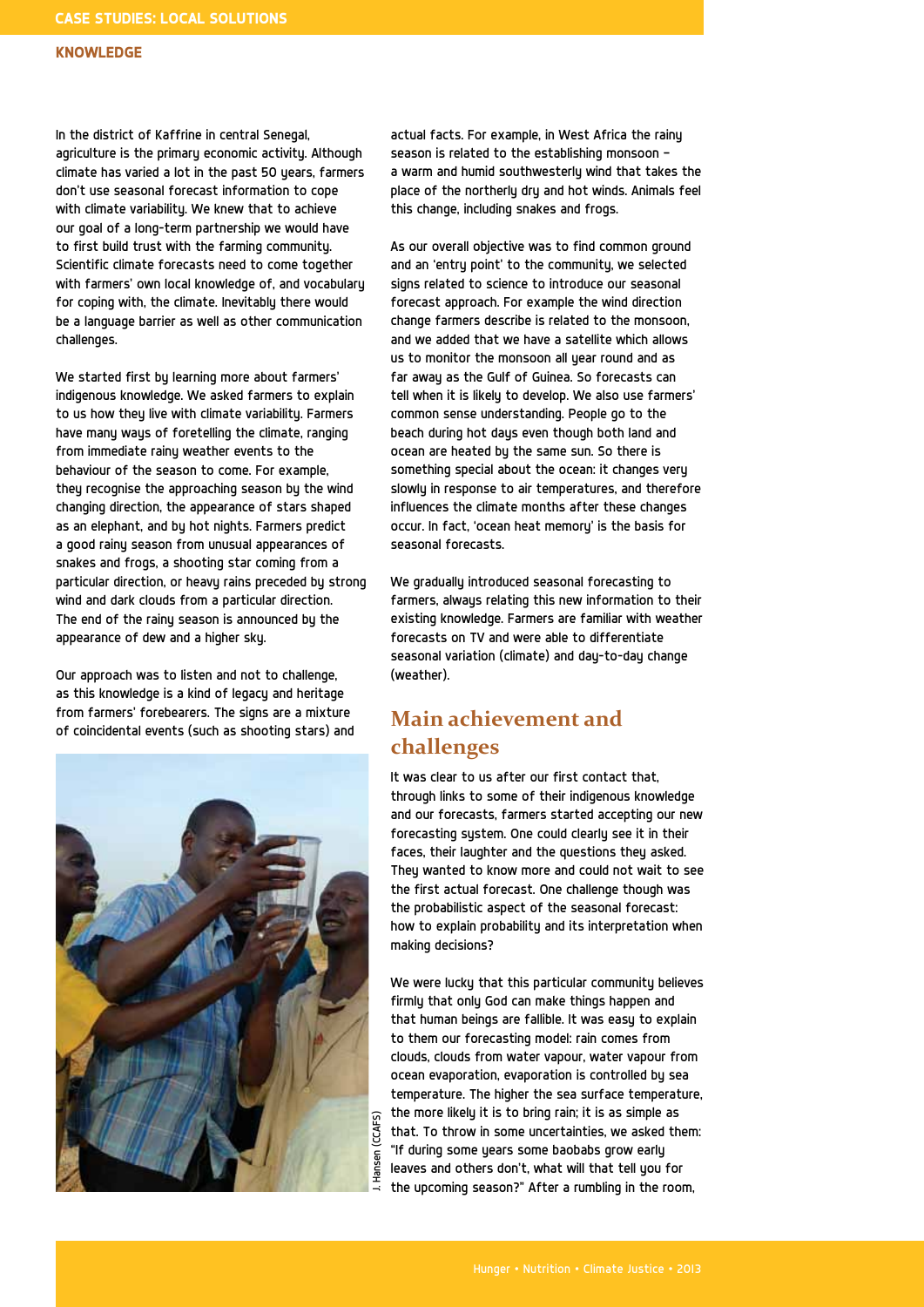#### **KNowLedGE**



*Farmers discuss the probability of varying rainfall levels*

> they started saying it depends how many baobabs grow leaves, which ones, and so on. It was enough for us that they understand that error is possible in their traditional approach. We added that this is true for us as well: some parts of the sea can warm while others cool, and it would be difficult for us to tell the forecast for sure, but the strength of warming will help us to decide with some confidence. Our forecast comes with some degree of probability.

We introduced the interpretation of probability by putting three black (dry forecast) rocks and one red (wet forecast) rock in one bag and asking them will they likely draw a red (wet) or black (dry) rock. Then we shifted the probability and put two of each.

We also mentioned all the different technical ways of presenting the forecast information: the interval of likely values, the tercile probability categories, the probability that a threshold temperature or rainfall will be exceeded (probability of exceedance), and ensemble forecasts (that try to account for known uncertainties). After a long discussion between farmers and the local extension workers who helped them to interpret the forecast, farmers decided the best way to present the forecast is the probability of exceedance, which seems for them more useable in terms of choosing the right crop variety.

Another challenge was tailoring our forecast for farmers' specific needs. Our main question is: what makes farmers choose a particular agricultural strategy? We formed four working groups and gave farmers a hupothetical forecast. We asked them, based on a high confidence in the forecast, what would they do differently in terms of agricultural

strategies? We gave the four groups two dry and two wet forecasts. It turns out farmers were able to make good strategic crop choices and even challenged us on the difference between a good rainy season and a good cropping season. Rainfall total is important, but not enough, they said. They took things further, asking for more helpful information, which for them is the date when the rainy season is forecast to start. They told us this onset date is the most relevant piece of information in their decision system — so now the National Meteorological Agency can use farmers' preferences to tailor future seasonal forecast information for farmers right across Senegal.

Another challenge is the way we will get the forecast to farmers. We had an open discussion with the whole group and they recognised that rural radio is one way, but that the signal is weak when they are on their farms. Also, there are differences in how men and women get climate information women often through personal contacts rather than formal channels. Overall, farmers wanted to have the information both from rural radio and through the agricultural extension agent who is permanently in contact with them. We chose the agricultural extension worker as our contact point and afterwards trained the rural radio journalist on climate forecasting.

#### **Lessons**

**The main transferable lesson is the considerable scope for local knowledge and scientific knowledge to come together synergistically — both informing one other.**